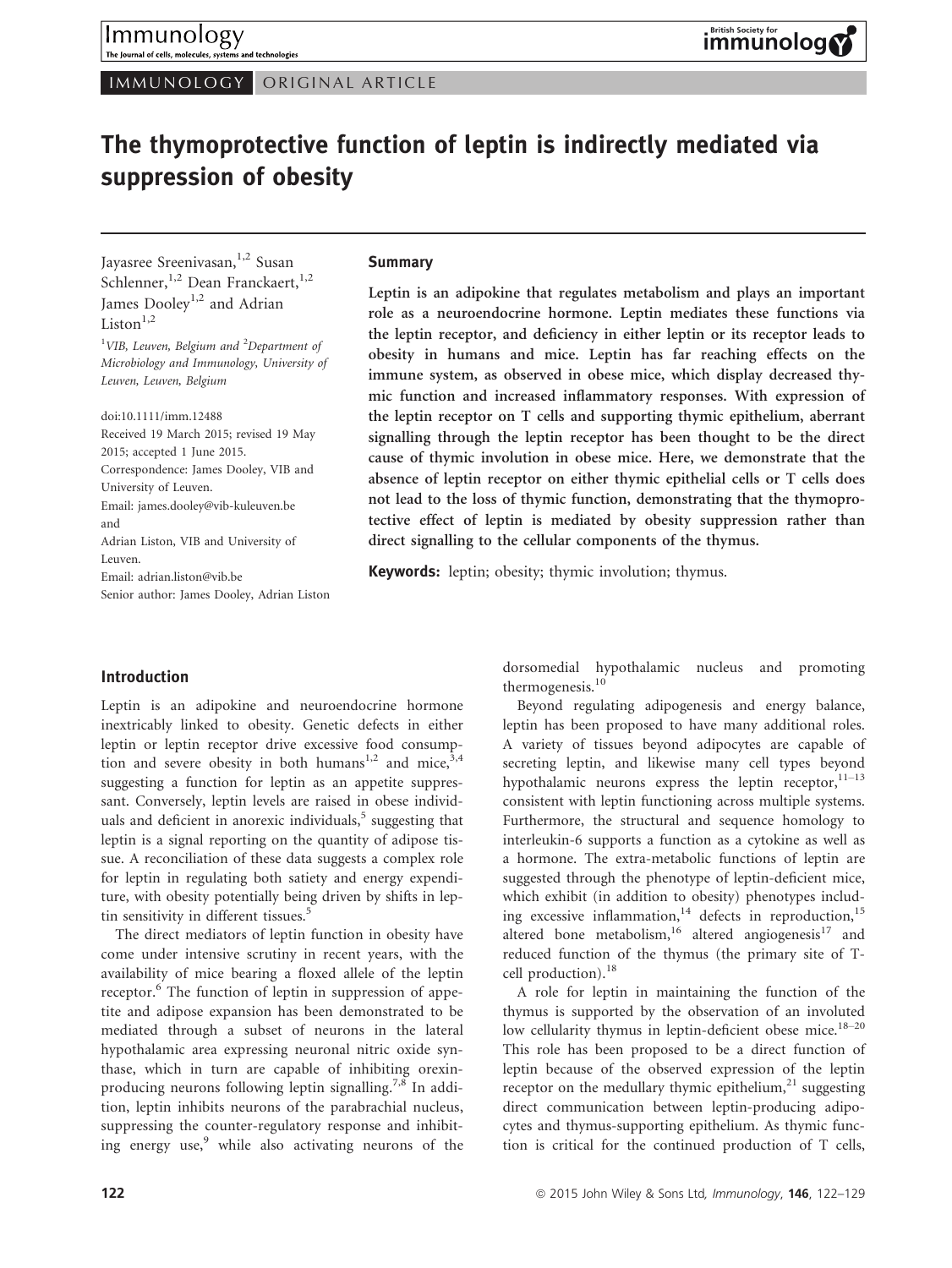and becomes limiting in post-pubescent individuals, this leptin–thymus axis has the potential to alter the quality of the adaptive immune response, particularly in aged individuals where thymic function is reduced.<sup>22</sup> Despite the importance of this interaction, it has never been formally demonstrated that leptin directly acts on the thymus in a thymoprotective fashion. Here we used the Cre-Lox system to specifically excise the leptin receptor from both the epithelial and lymphocytic compartments of the thymus. We show that while global leptin receptor-deficiency results in thymic involution, thymic-specific loss of leptin receptor does not alter thymus function. These results demonstrate that the thymic involution described in leptin-deficient mice reflects indirect effects of obesity rather than loss of a direct thymoprotective function of leptin.

### Materials and methods

## Mice

LepR<sup>db/db</sup>,<sup>3</sup> LepR<sup>flox</sup>,<sup>6</sup> Foxn1<sup>Cre23</sup> and CD127<sup>Cre</sup> mice<sup>24</sup> were all used on the C57BL/6 background. All experiments were carried out in agreement with the University of Leuven Ethics committee. Mice were housed in a specific pathogen-free environment.

#### Flow cytometry

Thymus and spleen were analysed by flow cytometry. Samples were blocked in 2.4G2 (anti-CD16/32, hybridoma supernantent, clone 2.4G2, obtained from American Type Culture Collection (ATCC), Manassas, VA) before surface



Figure 1. The thymoprotective effect of leptin is independent of leptin receptor expression on thymic epithelial cells. (a) Thymic cellularity of wild-type, LepR<sup>db/db</sup> mice and Foxn1<sup>Cre</sup> LepR<sup>flox</sup> mice at 6–8 weeks (n = 21, 8, 8), 10–18 weeks (n = 26, 6, 10), 6 months (n = 29, 5, 6) and 1 year of age ( $n = 20$ , 17, 7), respectively. (b–e) The percentage of thymocytes from wild-type, LepR<sup>db/db</sup> and Foxn1<sup>Cre</sup> LepR<sup>flox</sup> mice that are (b) double-negative (DN) T cells, (c) double-positive (DP) T cells, (d) CD4 single-positive (CD4 SP) T cells, and (e) CD8 single-positive (CD8 SP) T cells at 6–8 weeks  $(n = 8, 8, 3)$ , 10–18 weeks  $(n = 26, 6, 10)$ , 6 months  $(n = 29, 5, 6)$  and 1 year of age  $(n = 20, 17, 7)$ , respectively. (f) Representative flow cytometry plots for wild-type,  $LepR^{db/db}$  and  $Foxn1^{Cre} LepR^{flox}$  mice at 10–18 weeks of age. Mean  $\pm$  SEM; \*P < 0.05, \*\*P < 0.005.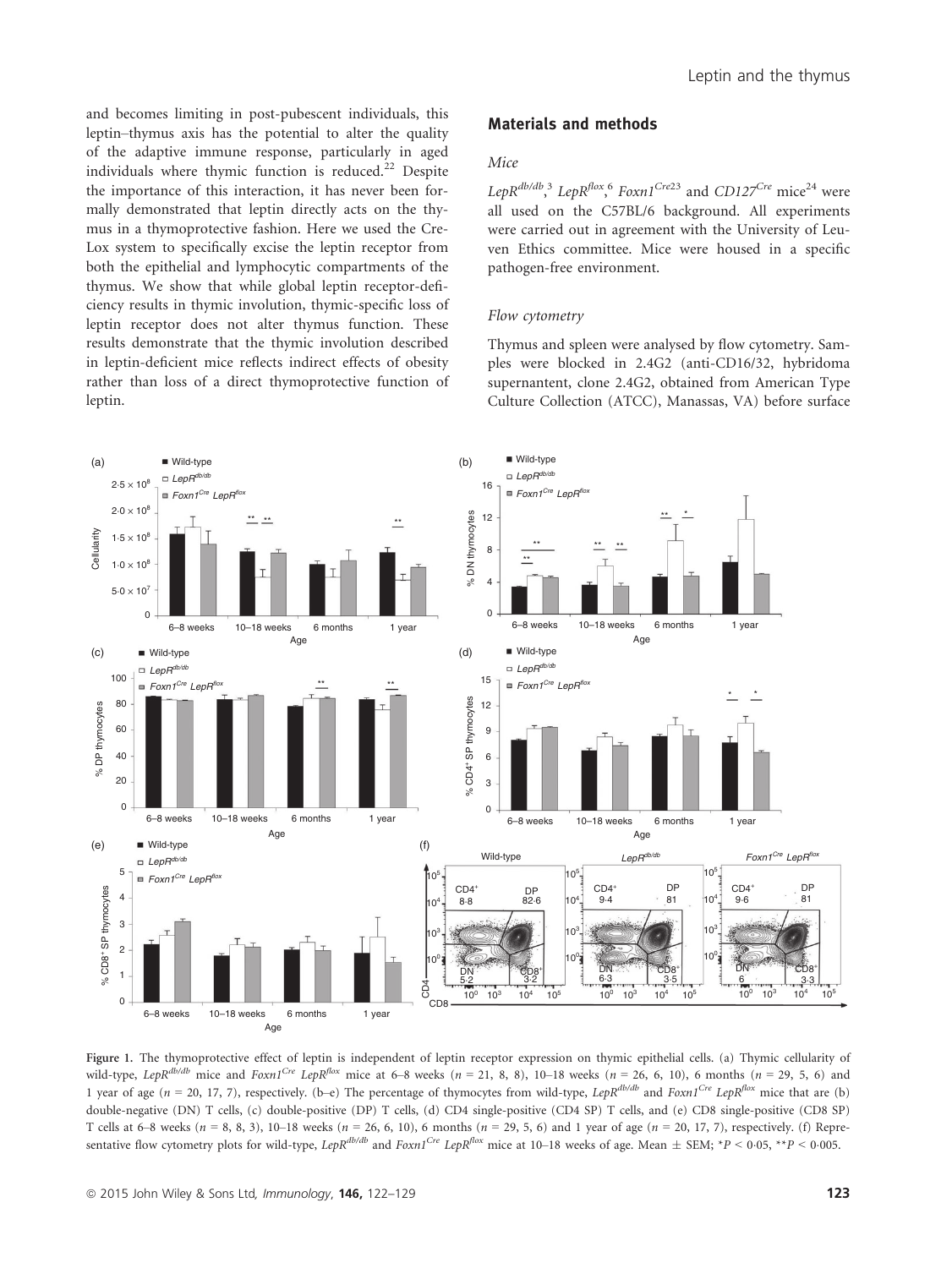#### J. Sreenivasan et al.

staining with anti-CD4–allophycocyanin-Cy7 (GK1.5) and –efluor 450 (RM4-5), anti-CD8–phycoerythin (PE)-Cy7 and -allophycocyanin (53-6.7), anti-CD44-peridinin chlorophyll protein-Cy5.5 (IM7), anti-CD25-PE (IL-2Ra; p55), anti-CD62L-PE-Cy-7 (MEL-14), all from eBioscience (San Diego, CA). Cells were fixed and permeabilized using the Foxp3 staining buffer set (eBioscience, San Diego, CA) before staining with anti-Foxp3-FITC (FJK-16s). The data were collected on a CantoII flow cytometer (Becton Dickinson, Erembodegem, Belgium) and analysed using FLOWJO (Treestar, Ashland, OR).

#### **Statistics**

The statistics were calculated using an unpaired Student's t-test. Values with  $P \le 0.05$  were considered significant.

#### Results

#### The thymoprotective effect of leptin is independent of leptin receptor expression on thymic epithelial cells

Leptin and its receptor have been studied extensively by using either the leptin-deficient (ob/ob) or leptin

receptor-deficient (db/db) mice. These studies have established the presence of the leptin receptor in the thymus and have determined localization of expression to the medullary thymic epithelium. $21$  To understand the role of leptin signalling in the thymic epithelial cells, we used a floxed version of the leptin receptor allele<sup>6</sup> and a thymic epithelial cell-specific Cre, driven by the Foxn1 promoter, $^{23}$  to generate mice that were deficient in leptin receptor signalling only in the thymic epithelial compartment. Mice with thymic epithelial cell-specific deletion of the leptin receptor did not gain weight, unlike the control  $LepR^{db/db}$  mice, which developed early onset obesity (data not shown), consistent with the anti-obesity function of leptin being restricted to the hypothalamic neurons. Compared with wild-type mice,  $LepR^{db/db}$  mice, with global leptin receptor deficiency, developed premature thymic involution (Fig. 1). Thymic involution in  $LepR^{db/db}$  mice was mild, with a  $\sim$  30% reduction in thymic cellularity from 10 weeks of age onwards (Fig. 1a). This involution was accompanied by an increase in the double-negative thymocyte population (Fig. 1b). At 1 year of age  $LepR^{db/db}$  mice also developed a decrease in the double-positive thymocyte population (Fig. 1c) and an increase in CD4 single-



Figure 2. Thymic epithelial cell-specific deletion of leptin receptor does not affect peripheral lymphocyte populations. Splenic lymphocytes were evaluated by flow cytometry from wild-type,  $LepR^{db/db}$  and  $Foxn1^{Cre} LepR^{flox}$  cohorts at 6–8 weeks (n = 8, 8, 3), 10–18 weeks (n = 26, 6, 10), 6 months ( $n = 29, 5, 6$ ) and 1 year ( $n = 20, 17, 7$ ), respectively, for (a) CD4<sup>+</sup> lymphocytes and (b) CD8<sup>+</sup> lymphocytes. (c) Representative flow cytometric plots for the wild-type, LepR<sup>db/db</sup> and Foxn1<sup>Cre</sup> LepR<sup>flox</sup> cohort at 10–18 weeks of age. Mean  $\pm$  SEM; \*P < 0.05, \*\*P < 0.005.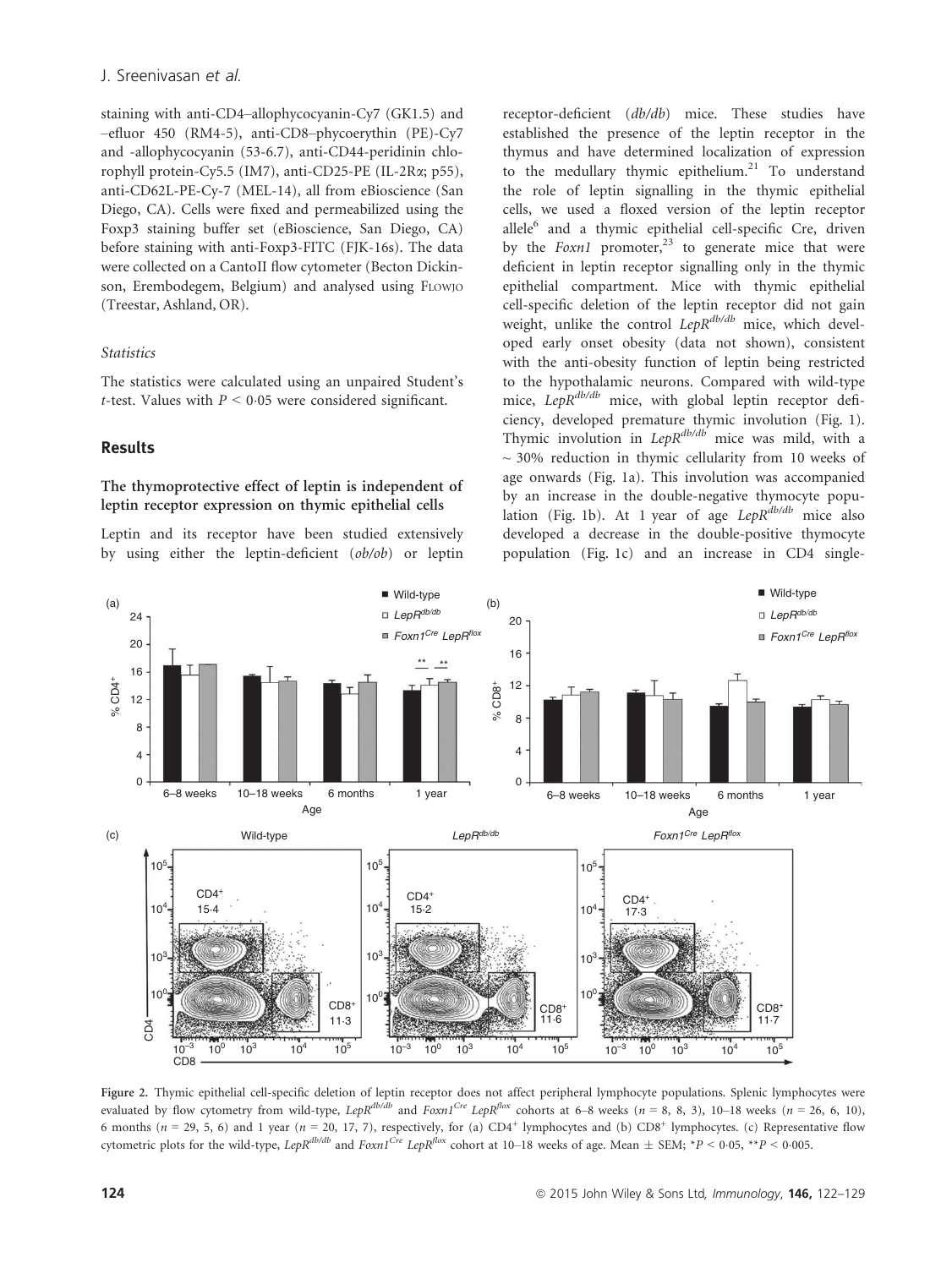positive (SP) thymocytes (Fig. 1d),  $CD4^+$  Foxp3<sup>+</sup> regulatory T (Treg) cells (see Supplementary material, Fig. S1) and as a trend towards increased CD8 SP thymocytes (Fig. 1e). Increased double negative, SP and Treg populations are routinely observed in involuted thymuses, which start to gain a secondary lymphoid organ-like profile after the reduction in thymopoiesis. These shifts between thymocyte subpopulations in the obese  $LebR^{db/db}$  mice (Fig. 1f) are consistent with earlier studies of premature thymic involution in leptin-deficient mice, although notably the phenotype is milder than previously reported.18–<sup>20</sup> In stark contrast to LepR<sup>db/db</sup> mice,  $Foxn1^{Cre}$  LepR $nfl$ <sup>th</sup> mice demonstrated normal thymic cellularity out to 1 year of age (Fig. 1a), and did not manifest the thymocyte differentiation defects observed in  $LepR^{db/db}$  mice (Fig. 1b–f; see Supplementary material, Fig. S2). These results confirm the thymoprotective function of leptin, but exclude thymic epithelial cells as the mediators of this effect.

In addition to thymic involution, obese  $LebR^{db/db}$  mice have been reported to have disturbed peripheral T-cell populations, including increased Foxp $3^+$  Treg cells.<sup>25</sup> In order to investigate this effect, we analysed the splenocytes from wild-type, LepR<sup>db/db</sup> mice and  $F(x)$ <sup>Cre</sup> LepR<sup>fl/fl</sup> mice. Neither global deficiency nor thymic epithelial cellspecific deficiency in leptin receptor modified the splenic  $CD4^+$  and  $CD8^+$  T-cell populations (Fig. 2; see Supplementary material, Fig. S3). Likewise, the numbers of naive, effector and Treg subpopulations was unaffected (Fig. 3; see Supplementary material, Figs S4, and S5), and lymph node size was normal (see Supplementary material, Fig. S6). These results suggest that thymic epithelial expression of the leptin receptor is not critical for the differentiation or peripheral homeostasis of T cells.



Figure 3. Thymic epithelial cell-specific deletion of leptin receptor does not affect naive, effector or regulatory T cells. Splenic lymphocytes were analysed by flow cytometry for the wild-type, LepR<sup>db/db</sup> and Foxn1<sup>Cre</sup> LepR<sup>flox</sup> cohorts at 6–8 weeks (n = 8, 8, 3), 10–18 weeks (n = 26, 6, 10), 6 months ( $n = 29, 5, 6$ ) and 1 year ( $n = 20, 17, 7$ ), respectively. (a) The percentage of CD4<sup>+</sup> naive T cells (CD44<sup>-</sup> CD62L<sup>+</sup>) and (b) CD4<sup>+</sup> activated T cells (CD44<sup>+</sup> CD62L<sup>-</sup>). (c) Representative flow cytometric plots of naive and effector populations for the wild-type, LepR<sup>db/db</sup> and Foxn1<sup>Cre</sup> LepR<sup>flox</sup> cohort at 10–18 weeks of age. (d) CD4<sup>+</sup> Foxp3<sup>+</sup> (regulatory T) lymphocytes within the CD4<sup>+</sup> population. (e) Representative flow cytometric plots of regulatory T cells for the wild-type,  $LepR^{db/db}$  and  $Foxn1^{Cre}$   $LepR^{flox}$  cohort at 10–18 weeks of age. Mean  $\pm$  SEM;  $*P < 0.05$ .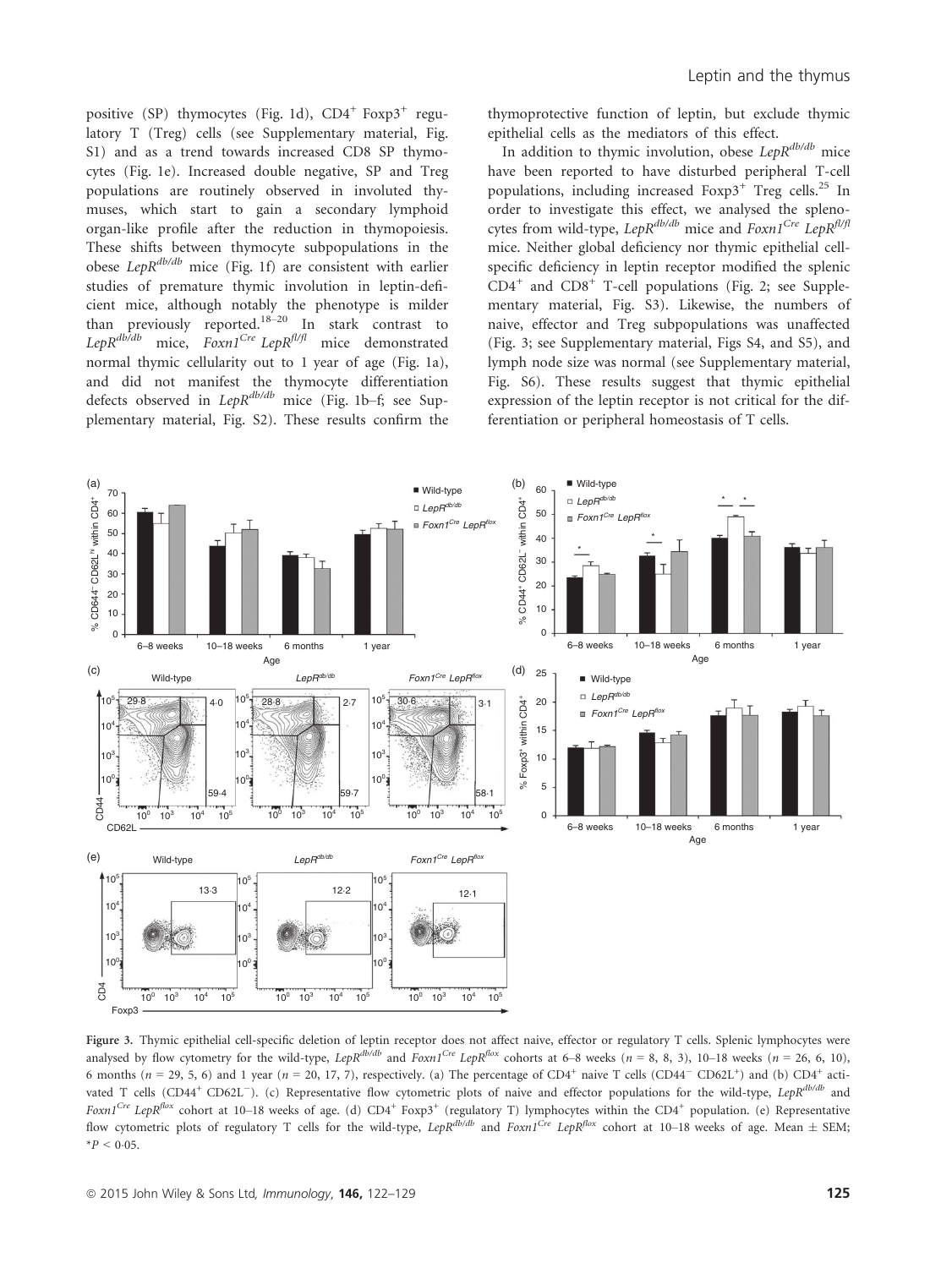## T-cell deletion of leptin receptor does not alter thymic differentiation or peripheral homeostasis

As leptin receptor in the thymic epithelium was not essential for the immune phenotype observed in the obese LepR<sup>db/db</sup> mice, we looked to block leptin signalling in T cells and T-cell progenitors. For these sets of experiments, we used the Cd127 (IL7R) Cre mice<sup>24</sup> in conjunction with the floxed allele of leptin receptor. As  $Cd127<sup>Cre</sup>$  is active from the bone-marrow T-cell precursor stage,  $Cd127<sup>Cre</sup> LepR<sup>f1/f1</sup>$  mice allow the determination of whether leptin receptor is important in the lymphocytic compartment of the thymus. On analysis of  $Cd127<sup>Cre</sup> LepR<sup>f1/f1</sup>$  mice and wild-type siblings at 6– 8 weeks and 6 months of age,  $Cd127^{Cre} LepR^{f l/f l}$  mice did not show any differences in body weight. Thymic cellularity remained unaltered at 6–8 weeks and decreased normally with age (Fig. 4a). Flow cytometry was performed on the thymic populations isolated from these mice. We found no significant changes in the double-negative (Fig. 4b), double-positive (Fig. 4c), CD4 SP (Fig. 4d), CD8 SP (Fig. 4e) and thymic Treg (see Supplementary material, Fig. S7) populations across the two-time points analysed, in percentage or absolute number (Fig. S7). Likewise, in the periphery  $Cd127<sup>Cre</sup> LepR<sup>f1/f1</sup>$  mice had normal  $CD4^+$  T-cell (Fig. 5a) and the  $CD8^+$  T-cell (Fig. 5b) populations, indicating that these cells were not affected by loss of leptin signalling, in percentage or absolute number (see Supplementary material, Fig. S8). The assessment of naive, effector and regulatory compartments also reflected no changes at either age (Fig. 6; see Supplementary material, Fig. S9) and lymph node size was normal (see Supplementary material, Fig. S10). Together, these data indicate that leptin signalling in either the thymic epithelial or T-cell compartment is not required for normal T-cell differentiation or homeostasis, and suggests that the immune phenotype observed in obese  $LebR^{db/db}$  mice are secondary to the anti-obesogenic function of leptin.

## **Discussion**

Leptin and leptin receptor signalling play an important role in regulating both metabolism and extra-metabolic phenotypes, ranging from inflammation $14$  to thymopoiesis.<sup>18</sup> Although the cellular control over the metabolic functions has been dissected in meticulous detail (e.g. the appetite suppressive function<sup>7,8</sup>), the control over extrametabolic phenotypes has lagged behind, and, indeed, it is not even clear that all of the functions documented for leptin are direct effects. In this study we have followed up previous reports of a direct thymoprotective function for leptin, based on the expression of leptin receptor on the medullary thymic epithelium<sup>21</sup> and the premature thymic involution in leptin-deficient mice.<sup>18–20</sup> Our work on  $db/$ db mice recapitulates the original findings of premature thymic involution, although surprisingly the effect we



Figure 4. The thymoprotective effect of leptin is independent of leptin receptor expression on thymocytes. (a) Thymic cellularity of wild-type and Cd127<sup>Cre</sup> LepR<sup>flox</sup> mice at 6–8 weeks (n = 7, 6) and 6 months (n = 20, 10) of age, respectively. (b–e) The percentage of thymocytes from wild-type and Cd127<sup>Cre</sup> LepR<sup>flox</sup> mice that are (b) double-negative (DN) T cells, (c) double-positive (DP) T cells, (d) CD4 single-positive (CD4 SP) T cells, and (e) CD8 SP T cells at 6–8 weeks ( $n = 7, 6$ ) and 6 months ( $n = 20, 10$ ) of age. (f) Representative flow cytometry plots for wildtype and Cd127<sup>Cre</sup> LepR<sup>flox</sup> mice at 6–8 weeks of age. Mean  $\pm$  SEM.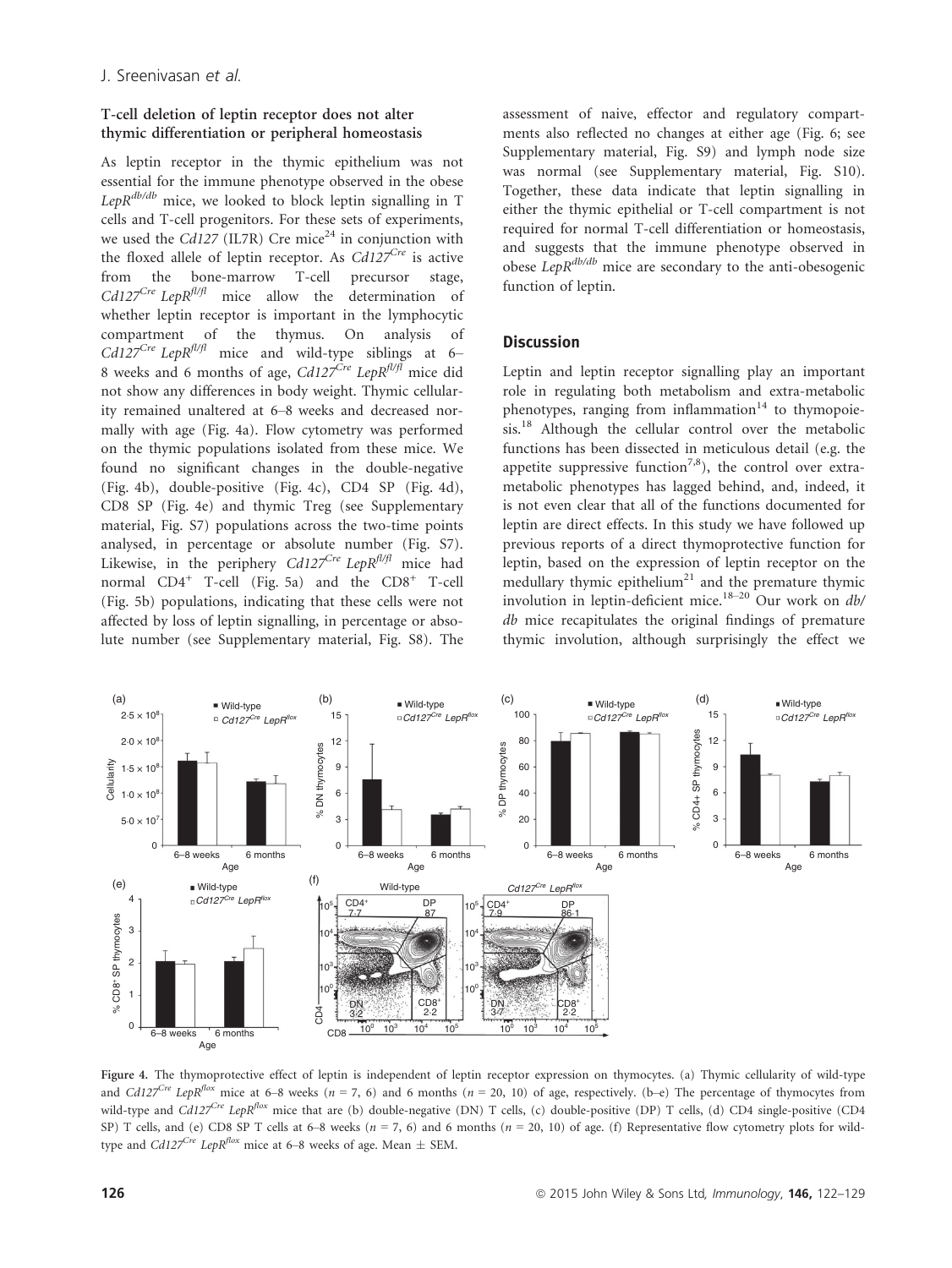

Figure 5. Thymocyte-specific deletion of leptin receptor does not affect peripheral lymphocyte populations. Splenic lymphocytes were evaluated by flow cytometry from wild-type and Cd127<sup>Cre</sup> LepR<sup>flox</sup> cohorts at 6–8 weeks (n = 7, 6) and 6 months (n = 20, 10) of age, respectively, for (a) CD4<sup>+</sup> lymphocytes and (b) CD8<sup>+</sup> lymphocytes. (c) Representative flow cytometric plots for the wild-type and Cd127<sup>Cre</sup> LepR<sup>flox</sup> cohort at 6-8 weeks of age. Mean  $\pm$  SEM;  $*P < 0.05$ .



Figure 6. Thymocyte-specific deletion of leptin receptor does not influence regulatory T cells. Splenic lymphocytes were analysed by flow cytometry for the wild-type and Cd127<sup>Cre</sup> LepR<sup>flox</sup> cohorts at 6–8 weeks (n = 7, 6) and 6 months (n = 20, 10) of age, respectively. (a) The percentage of CD4<sup>+</sup> naive T cells (CD44<sup>-</sup> CD62L<sup>+</sup>) and (b) CD4<sup>+</sup> activated T cells (CD44<sup>+</sup> CD62L<sup>-</sup>). (c) Representative flow cytometric plot of naive and effector populations for the wild-type and Cd127<sup>Cre</sup> LepR<sup>flox</sup> cohort at 6–8 weeks of age. (d) CD4<sup>+</sup> Foxp3<sup>+</sup> (regulatory T) lymphocytes within the CD4<sup>+</sup> population. (e) Representative flow cytometric plot of regulatory T cells for the wild-type, Cd127<sup>Cre</sup> LepR<sup>flox</sup> cohort at 6–8 weeks of age. Mean  $\pm$  SEM.

observed was relatively mild and constant, unlike the severe progressive loss of thymic cellularity previously reported, a difference that may be due to differing microflora across colonies.

Most strikingly, the proposed function of leptin as a thymoprotective adipokine is not mediated by the expression of leptin receptor on either the epithelial or lymphocytic compartment. Both  $Foxn1^{Cre} LepR^{fl/f}$  mice and  $Cd127<sup>Cre</sup> LepR<sup>f1/f1</sup>$  mice, with excision of the leptin receptor gene in thymic epithelial cells and thymocytes, respectively, demonstrated normal thymic cellularity and function, with no signs of the premature thymic involution that were documented in  $ob/ob$  or  $db/db$  mice. Indeed, even the peripheral T-cell compartment was comparable between the wildtype,  $Foxn1^{Cre} LepR<sup>f1/f1</sup>$  mice and  $Cd127^{Cre} LepR<sup>f1/f1</sup>$  mice. This is despite the documented expression of leptin receptor on  $T$  cells,<sup>26,27</sup> expression that has been used as the grounds for proposed leptin functions in T-cell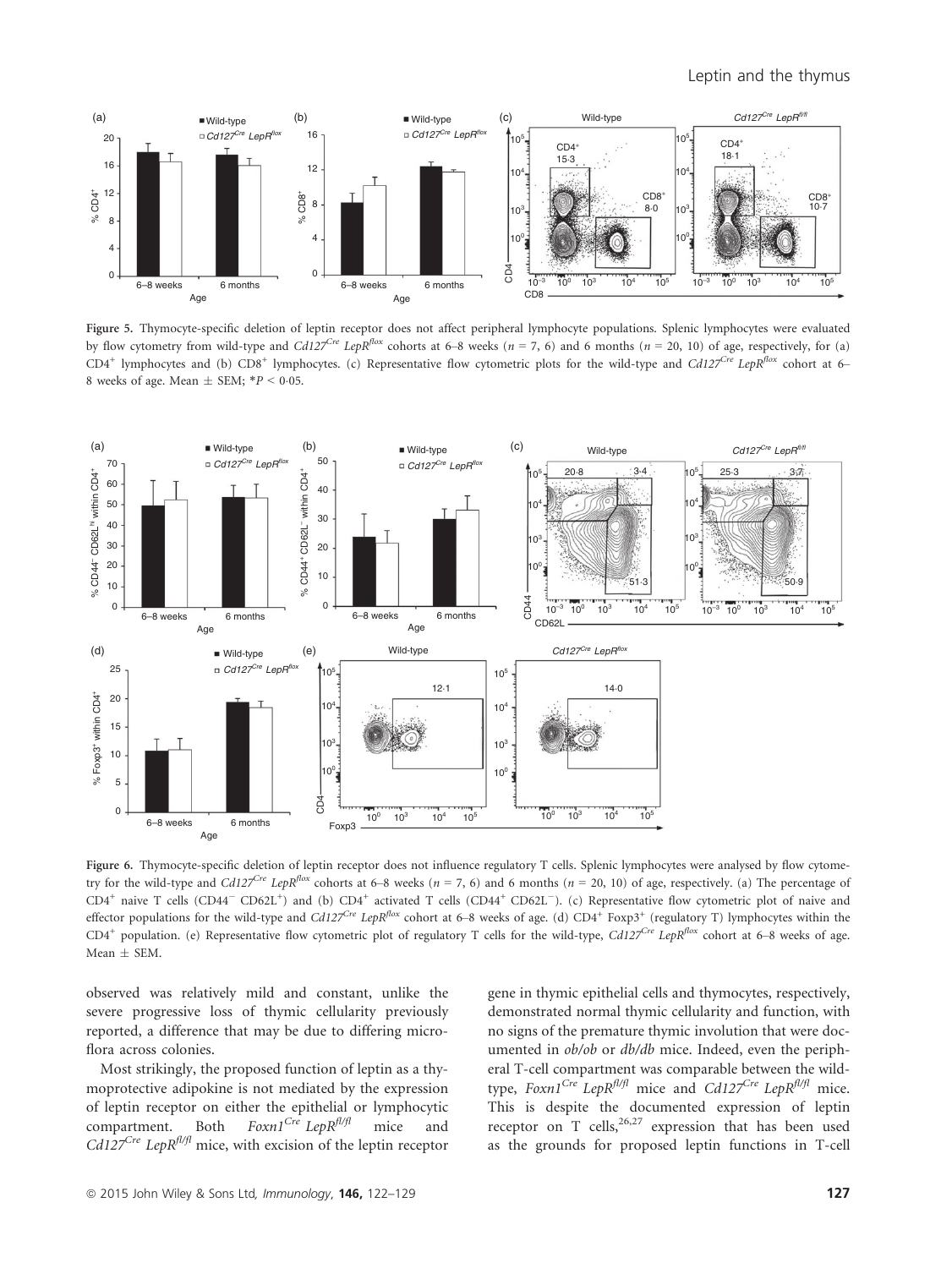hyporesponsiveness and expanded regulatory T-cell numbers.28,29 Importantly, our study here is directed towards assessing the thymoprotective function of leptin, and does not negate earlier work on additional functions of leptin in the T-cell compartment.

The exclusion of a direct function for leptin as a thymoprotective factor demonstrates that the thymic involution observed in ob/ob and db/db mice is a secondary effect. The most likely cause of this secondary effect is the expansion of adipose tissue that is the hallmark of ob/ob and  $db/db$  mice. Normal age-related thymic involution is associated with an increase in adipocytes in the thymus. $30$ This association may in part drive thymic involution, as adipocytes seem to have a direct toxicity effect on T-cell differentiation, either in vitro or following adipocyte transplantation in vivo, 30,31 while calorie restriction (which reduces both adiposity and circulating leptin) increases thymic function. $30,32$  The reasons for this indirect effect of leptin are likely to be complex and multifactorial, $22$  however, a leading factor is likely to be the inflammatory cytokines produced by obese adipose tissue.<sup>33,34</sup> In this context, the thymoprotective effect observed when mice are injected with exogenous lep- $\sin^{18,35}$  is likely to reflect the impact of non-obese adipocyte tissue on regulating inflammation,  $36,37$  rather than any direct effect on thymic epithelial cells or T cells. One caveat to this interpretation is the presence of non-epithelial non-thymocyte cell types in the thymus (dendritic cells, fibroblasts), which could be acting as an alternative secondary signal provider. As the role of leptin receptor in these cell types was not tested, it cannot be excluded that leptin provides a secondary thymoprotective function via these cell types, rather than through the suppression of obesity.

Finally, beyond dissecting the mode of activity of leptin as a thymoprotective adipokine, this study serves as a note of caution on interpreting the phenotype of ob/ob and db/db mice. Although the multi-faceted nature of leptin and the wide expression of the leptin receptor encourage extrapolation from the ob/ob and db/db phenotypes to putative direct functions of leptin, it should be perhaps considered the default explanation that any phenotype observed in these mice is a secondary effect of obesity, until that hypothesis has been formally disproven. In this regard, the availability of new molecular tools for dissecting the leptin pathway may result in a contraction of the proposed direct functions and an expansion of the indirect effects of obesity, as we have observed here.

### Acknowledgements

JD and AL designed the study. JS, SS, DF and JD performed the experiments. JS, JD and AL analysed the data. JS and AL work the manuscript. This work was supported by the VIB and FWO. The authors thank Jeffrey Friedman for providing  $LepR^{flox}$  mice, Nancy Manley for providing Foxn1<sup>Cre</sup> mice and Hans-Reimer Rodewald for providing  $Cd127^{Cre}$  mice.

#### **Disclosures**

The authors declare no competing financial interests.

#### References

- 1 Tartaglia LA, Dembski M, Weng X et al. Identification and expression cloning of a leptin receptor, OB-R. Cell 1995; 83:1263–71.
- 2 Green ED, Maffei M, Braden VV et al. The human obese (OB) gene: RNA expression pattern and mapping on the physical, cytogenetic, and genetic maps of chromosome 7. Genome Res 1995; 5:5–12.
- 3 Chen H, Charlat O, Tartaglia LA et al. Evidence that the diabetes gene encodes the leptin receptor: identification of a mutation in the leptin receptor gene in db/db mice. Cell 1996; 84:491–5.
- 4 Chua SC, Chung WK, Wu-Peng XS, Zhang Y, Liu SM, Tartaglia L, Leibel RL. Phenotypes of mouse diabetes and rat fatty due to mutations in the OB (leptin) receptor.
- S*cience* 1996; 271:994–6.<br>5 Maffei M, Halaas J, Ravussin E *et al*. Leptin levels in human and rodent: measurement of plasma leptin and ob RNA in obese and weight-reduced subjects. Nat Med 1995; 1:1155–61.
- 6 McMinn JE, Liu SM, Dragatsis I, Dietrich P, Ludwig T, Eiden S, Chua SC. An allelic series for the leptin receptor gene generated by CRE and FLP recombinase. Mamm Genome 2004; 15:677–85.
- 7 Leshan RL, Greenwald-Yarnell M, Patterson CM, Gonzalez IE, Myers MG. Leptin action through hypothalamic nitric oxide synthase-1-expressing neurons controls energy balance. Nat Med 2012; 18:820–3.
- 8 Goforth PB, Leinninger GM, Patterson CM, Satin LS, Myers MG. Leptin acts via lateral hypothalamic area neurotensin neurons to inhibit orexin neurons by multiple GABAindependent mechanisms. J Neurosci 2014; 34:11405–15.
- 9 Flak JN, Patterson CM, Garfield AS et al. Leptin-inhibited PBN neurons enhance responses to hypoglycemia in negative energy balance. Nat Neurosci 2014; 17:1744– 50.
- 10 Dodd GT, Worth AA, Nunn N et al. The thermogenic effect of leptin is dependent on a distinct population of prolactin-releasing peptide neurons in the dorsomedial hypothalamus. Cell Metab 2014; 20:639–49.
- 11 Wolsk E, Mygind H, Grøndahl TS, Pedersen BK, van Hall G. Human skeletal muscle releases leptin in vivo. Cytokine 2012; 60:667–73.
- 12 Bado A, Levasseur S, Attoub S et al. The stomach is a source of leptin. Nature 1998 394:790–3.
- 13 Löffler S, Aust G, Köhler U, Spanel-Borowski K. Evidence of leptin expression in normal and polycystic human ovaries. Mol Hum Reprod 2001; 7:1143–9.
- 14 Fernández-Riejos P, Najib S, Santos-Alvarez J, Martín-Romero C, Pérez-Pérez A González-Yanes C, Sánchez-Margalet V. Role of leptin in the activation of immune cells. Mediators Inflamm 2010; 2010:568343.
- 15 Moschos S, Chan JL, Mantzoros CS. Leptin and reproduction: a review. Fertil Steril 2002; 77:433–44.
- 16 Coen G. Leptin and bone metabolism. J Nephrol 2004; 17:187–9.
- 17 Bouloumié A, Drexler HC, Lafontan M, Busse R. Leptin, the product of Ob gene, promotes angiogenesis. Circ Res 1998; 83:1059–66.
- 18 Howard JK, Lord GM, Matarese G, Vendetti S, Ghatei MA, Ritter MA, Lechler RI, Bloom SR. Leptin protects mice from starvation-induced lymphoid atrophy and increases thymic cellularity in ob/ob mice. J Clin Invest 1999; 104:1051–9.
- 19 Palmer G, Aurrand-Lions M, Contassot E et al. Indirect effects of leptin receptor deficiency on lymphocyte populations and immune response in db/db mice. J Immunol 2006; 177:2899–907.
- 20 Boillot D, Assan R, Dardenne M, Debray-Sachs M, Bach JF. T-lymphopenia and T-cell imbalance in diabetic db/db mice. Diabetes 1986; 35:198–203.
- 21 Gruver AL, Ventevogel MS, Sempowski GD. Leptin receptor is expressed in thymus medulla and leptin protects against thymic remodeling during endotoxemia-induced thymus involution. *I Endocrinol* 2009; 203:75-85.
- 22 Dooley J, Liston A. Molecular control over thymic involution: from cytokines and microRNA to aging and adipose tissue. Eur J Immunol 2012; <sup>42</sup>:1073–9.
- 23 Gordon J, Xiao S, Hughes B, Su DM, Navarre SP, Condie BG, Manley NR. Specific expression of lacZ and cre recombinase in fetal thymic epithelial cells by multiplex gene targeting at the Foxn1 locus. BMC Dev Biol 2007; 7:69.